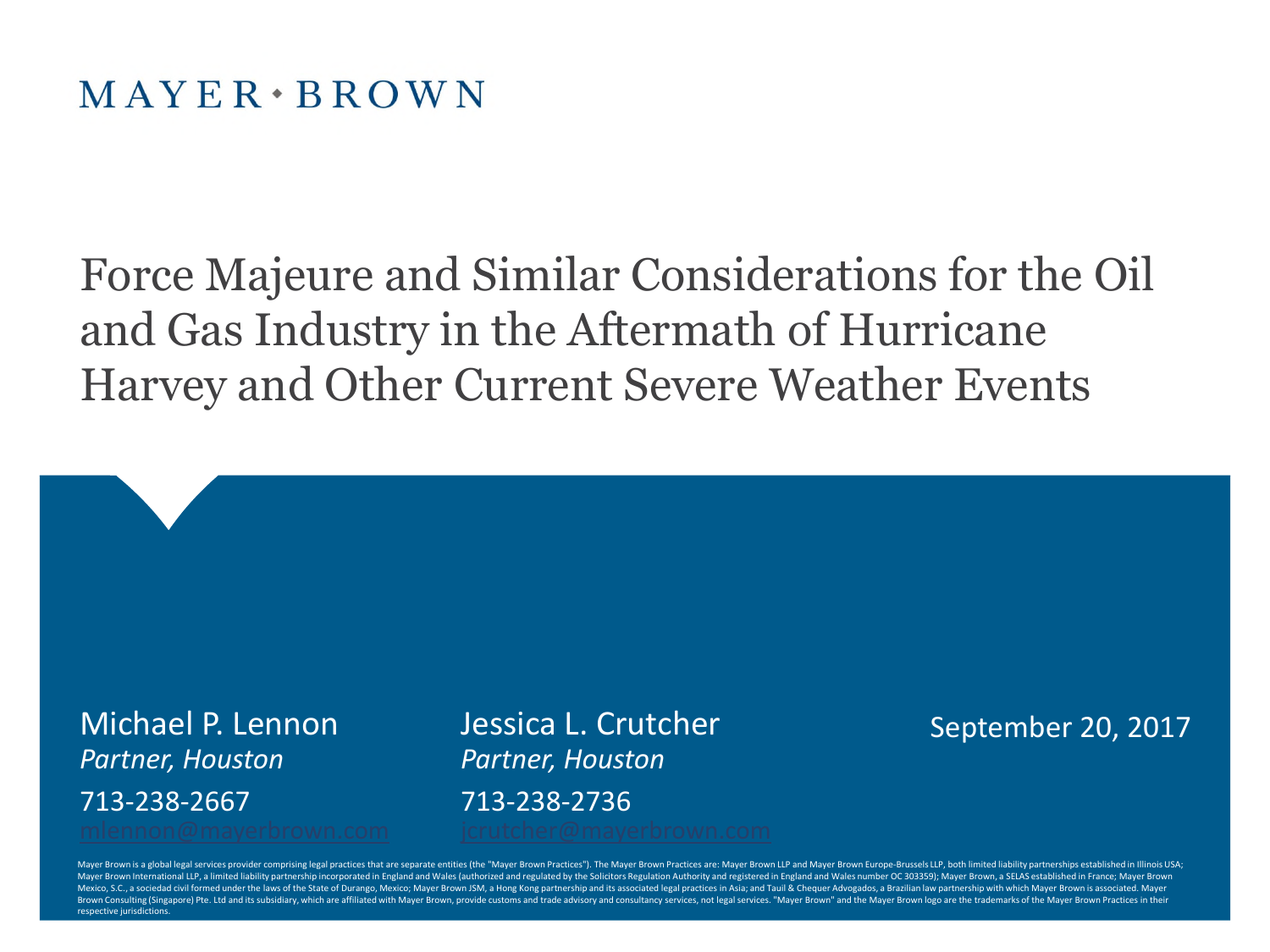#### **Overview**

- Setting the stage
- Primer on force majeure
- Case studies from the aftermath of Hurricanes Katrina, Rita and Ike
- Takeaways for parties asserting force majeure
- Takeaways for parties resisting force majeure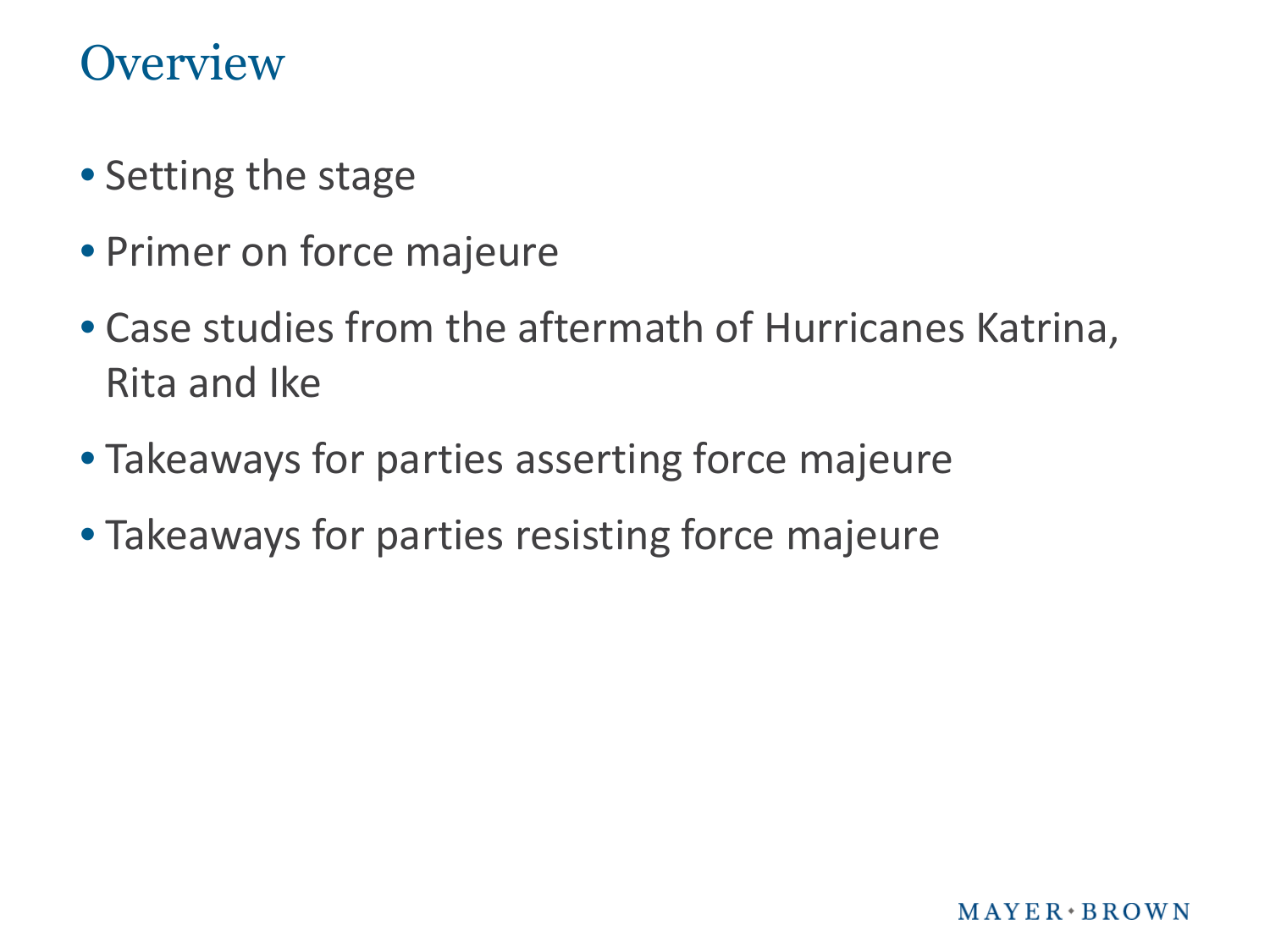# Setting the Stage: Experiences of Hurricane Katrina, Rita and Ike

- Katrina and Rita shut in more than 8 Bcf of gas production, 1.5 MMBD of oil production and shut down the rubber industry between Houston and New Orleans for nearly a month, among other impacts
- Ike, which followed on the heels of Gustav, had similar effect on oil and gas production and caused massive disruption to the chemical industry, not only from shutting down for the storm but also the disruption of suppliers that prevented restart
- Substantial force majeure litigation followed
- <https://www.oe.netl.doe.gov/docs/HurricaneComp0508r2.pdf>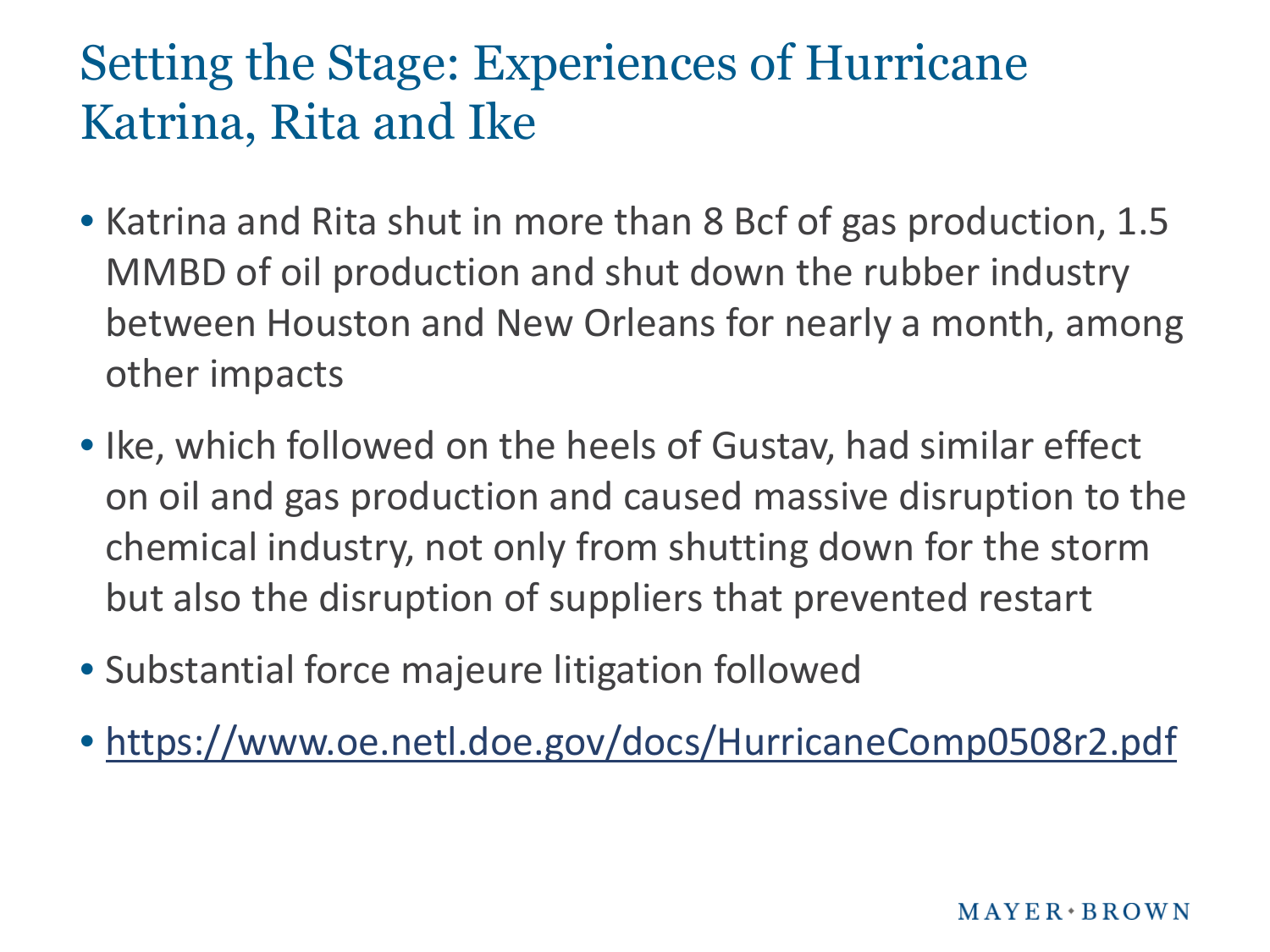## Hurricane Paths and Critical Oil and Gas **Operations**



 $MAYER*BROWN$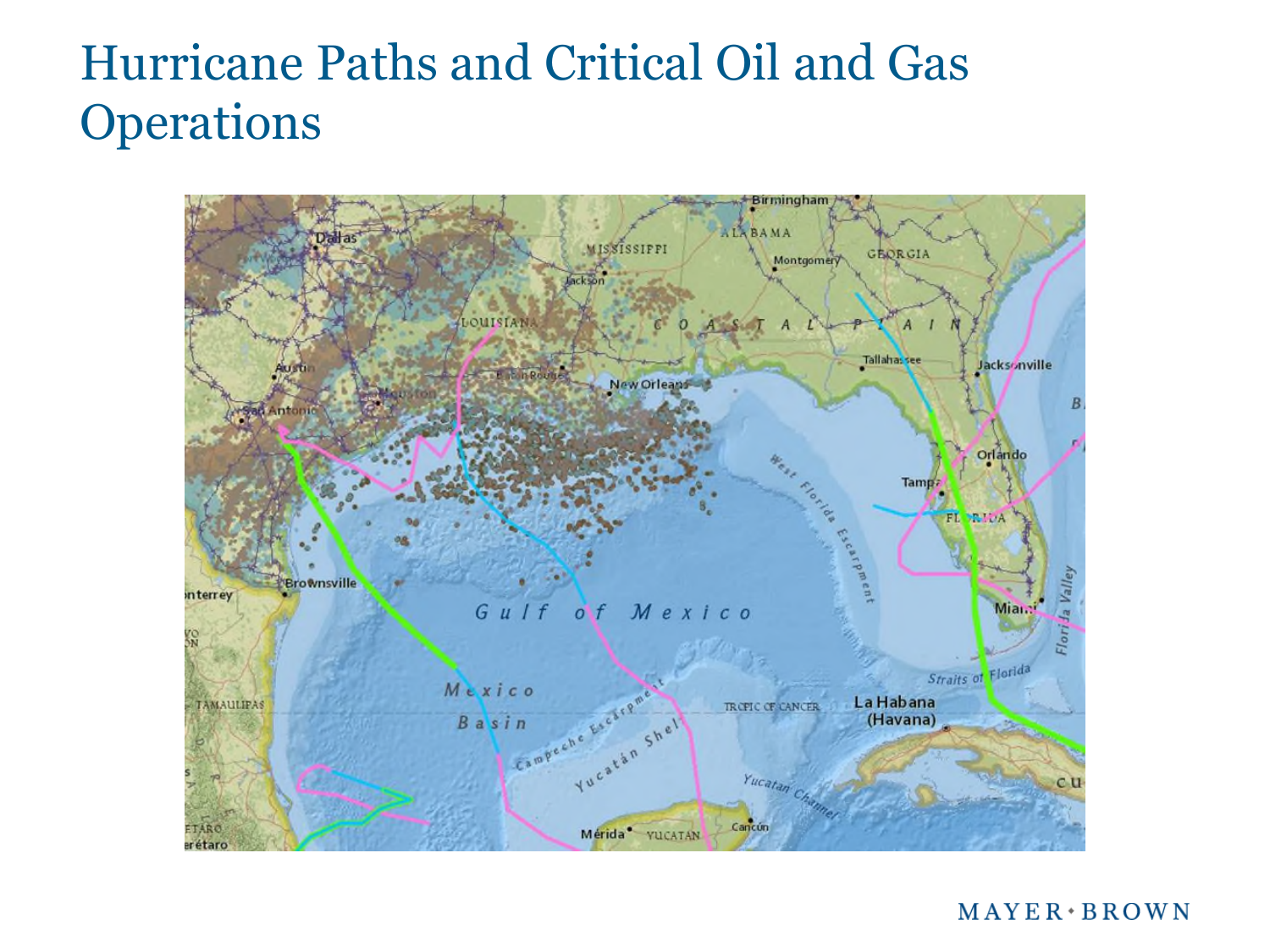# Hurricane Harvey wreaked havoc on the energy industry from Corpus Christi to Lake Charles

- Multiple, inter-related weather events:
	- Hurricane
	- Tornadoes
	- Flooding
- Some estimates of total damage upwards of \$180 billion
- Substantial litigation expected to follow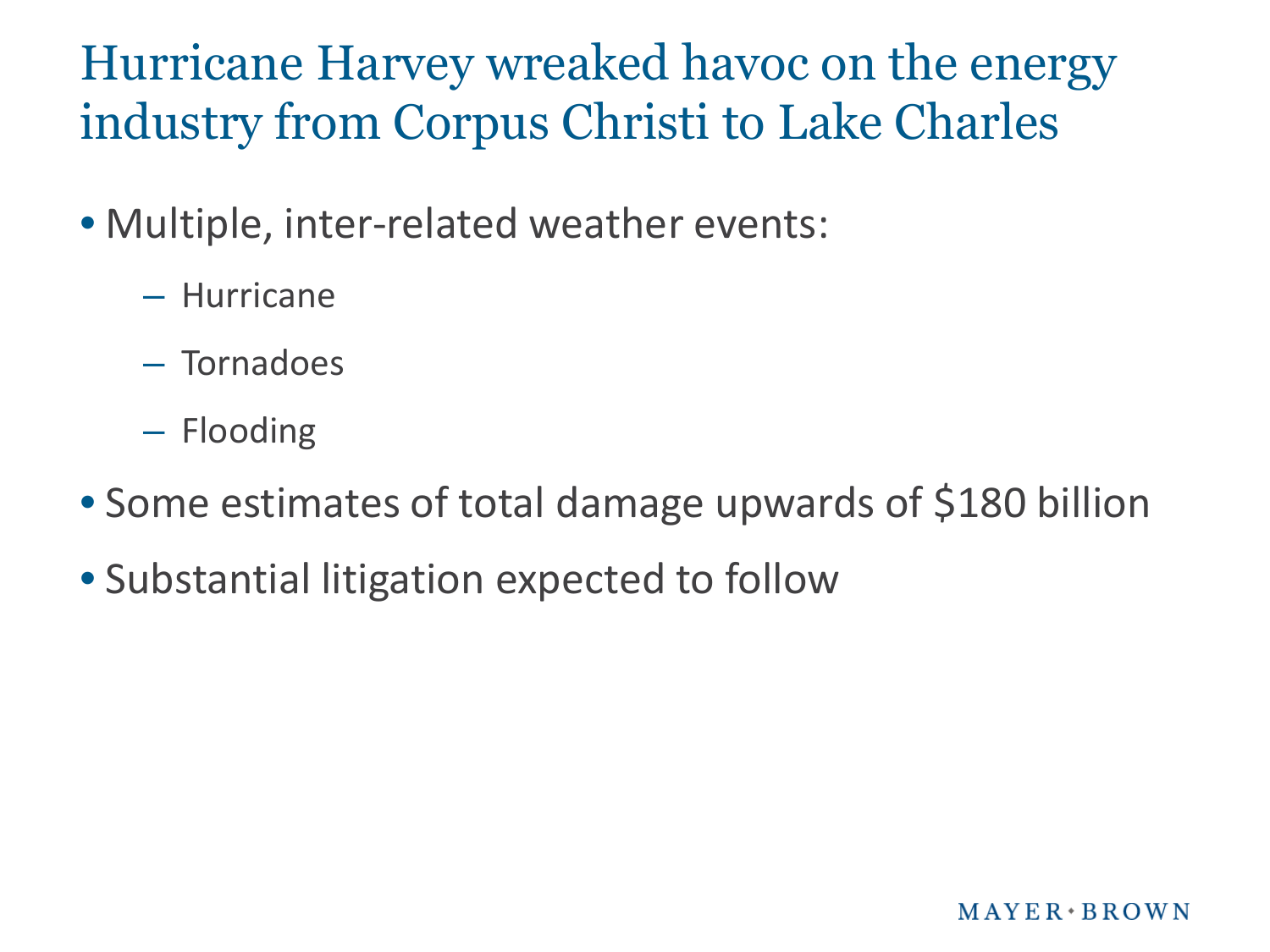#### Probable "aftermath" force majeure situations

• Hurricane Harvey replicated Katrina, Rita and Ike in most respects: shut ins, shut downs, damaged facilities, storage failures, environmental issues

- Substantial force majeure litigation is expected to follow
	- Failure to supply v. Force majeure
	- Force majeure due to supplier's failure to supply
	- Negligence as a defense to force majeure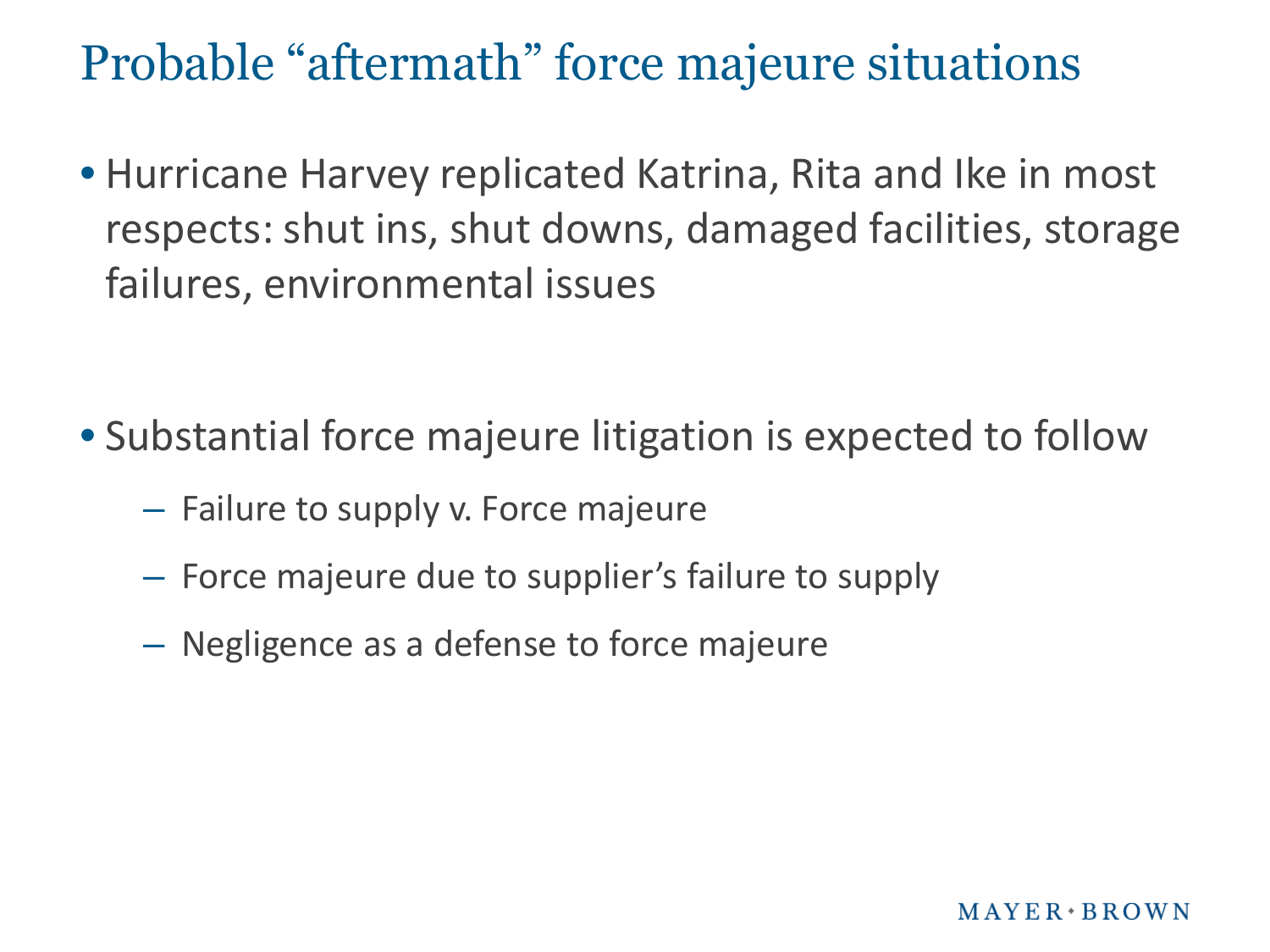# Primer on force majeure: typical contractual requirements

- An enforceable contract force majeure clause will govern
- Unforeseen or unforeseeable
- Beyond a party's control
- Impossibility of performance or similar standard
- Notice
- Mitigation
- Though not stated in the contract, the force majeure event must have actually caused the effect on performance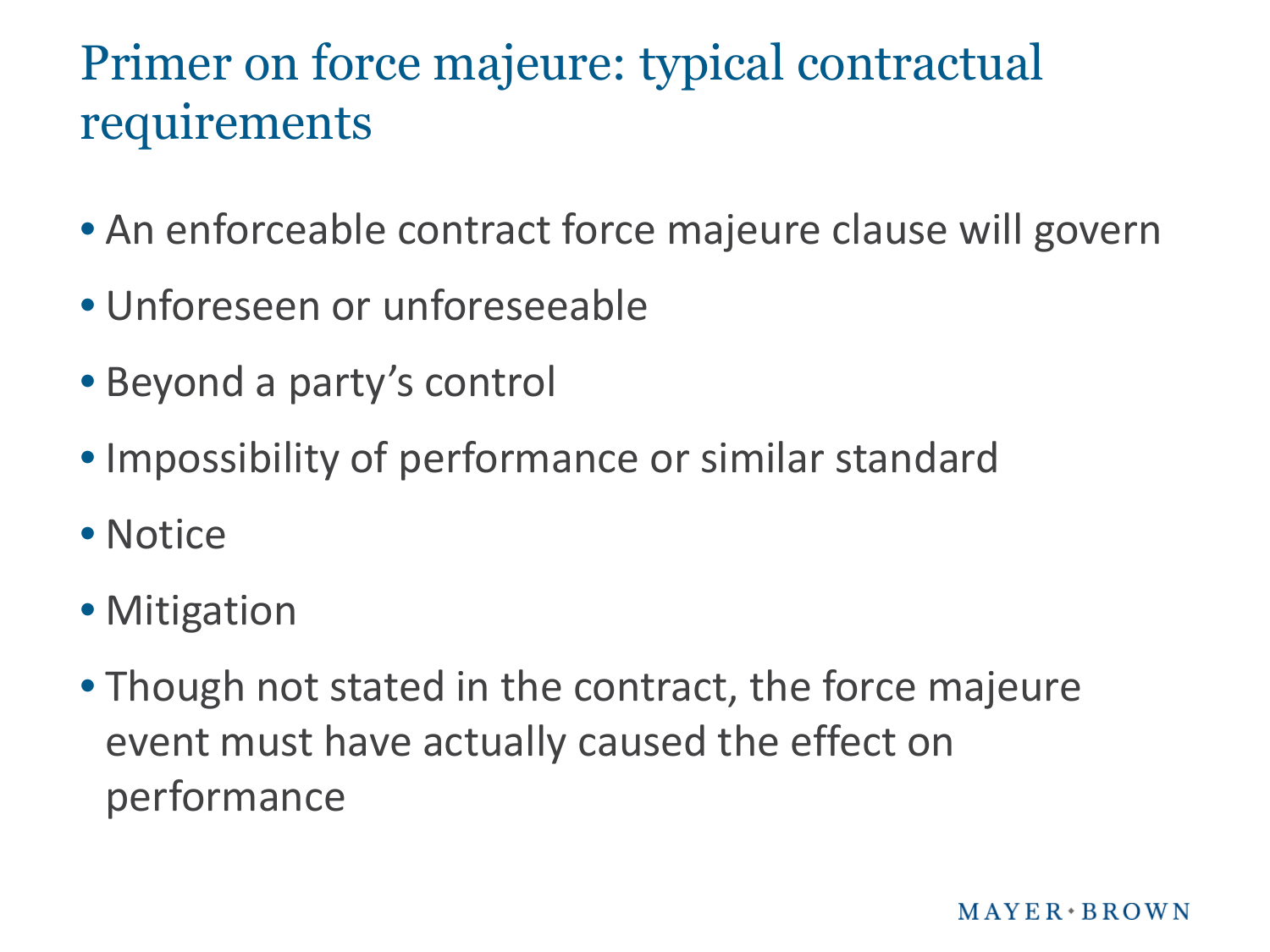## Primer on force majeure: common force majeure events

- Governmental orders and regulations
- War, terrorism, sabotage
- Loss of fuel of transportation
- Inability to obtain fuel, power or materials necessary to manufacture product
- Machinery breakdowns or failures that otherwise satisfy force majeure requirements
- Acts of God: hurricanes, tornadoes and floods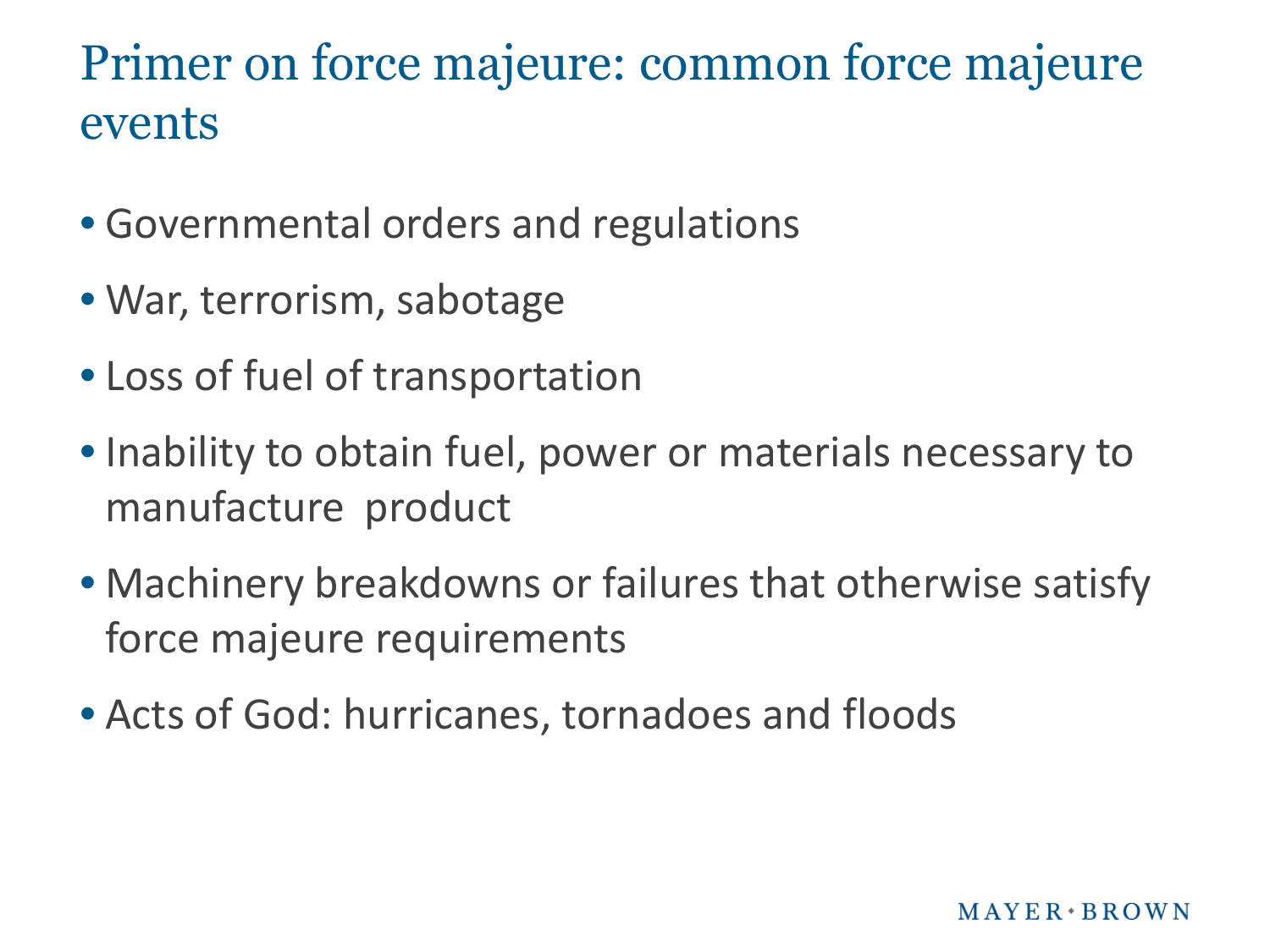#### Force majeure under Texas law

- Impossibility is recognized as a common law defense to contract performance when there is no contract clause.
- Based on Section 261 of the Restatement (Second) of **Contracts**
- Applies where the thing necessary for performance has been destroyed or deteriorated and where the action is prevented by government regulation.
- Impossibility may also be referred to as force majeure, frustration of purpose or "commercial impracticability."
- Regardless of the nomenclature, impossibility—as opposed to mere impracticability or inconvenience (such as financial inconvenience)—will typically be required.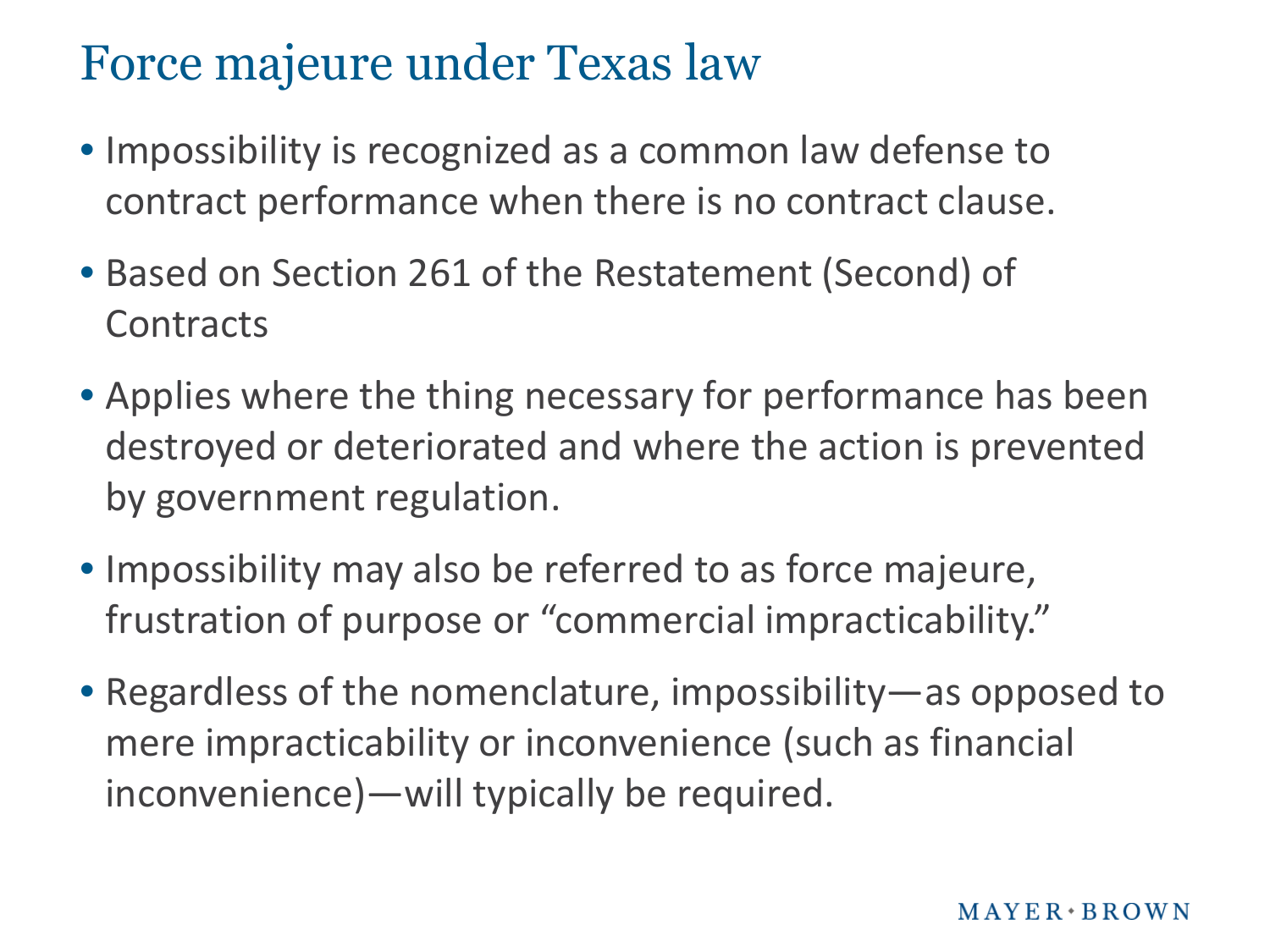#### Force majeure under Louisiana Law

- La. Civ. Code Articles 1873 to 1878: "Fortuitous event"
- Applies when no contract clause governs
- Requirements:
	- Unforeseeable at time contract was made
	- Renders performance impossible in whole or in part
	- Fortuitous implies beyond a party's control
- Impossibility of performance is a high standard; inconvenience or frustration will not do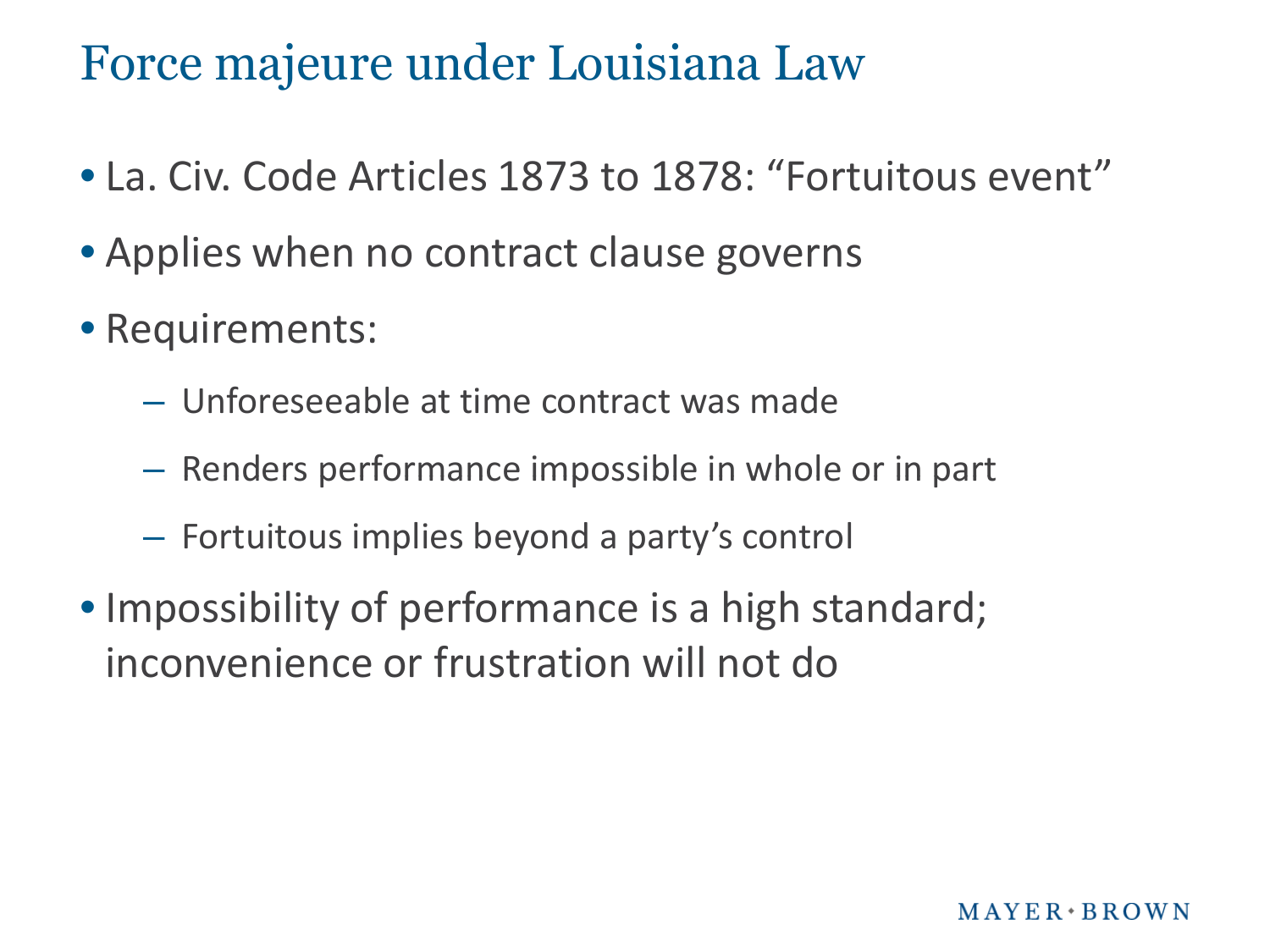## Force Majeure in the Fifth Circuit

- Fifth Circuit covers both Louisiana and Texas, among others
	- Industrias Magromer Cueros Y Pieles S.A. v. Louisiana Bayou Furs, Inc., et al., No. 01-30185 (June 24, 2002) (Louisiana law)
	- Ppg Industries, Inc. v. Shell Oil Company, 919 F.2d 17 (5th Cir. 1990) (Texas law)

• General federal maritime law recognizes the "Act of God" defense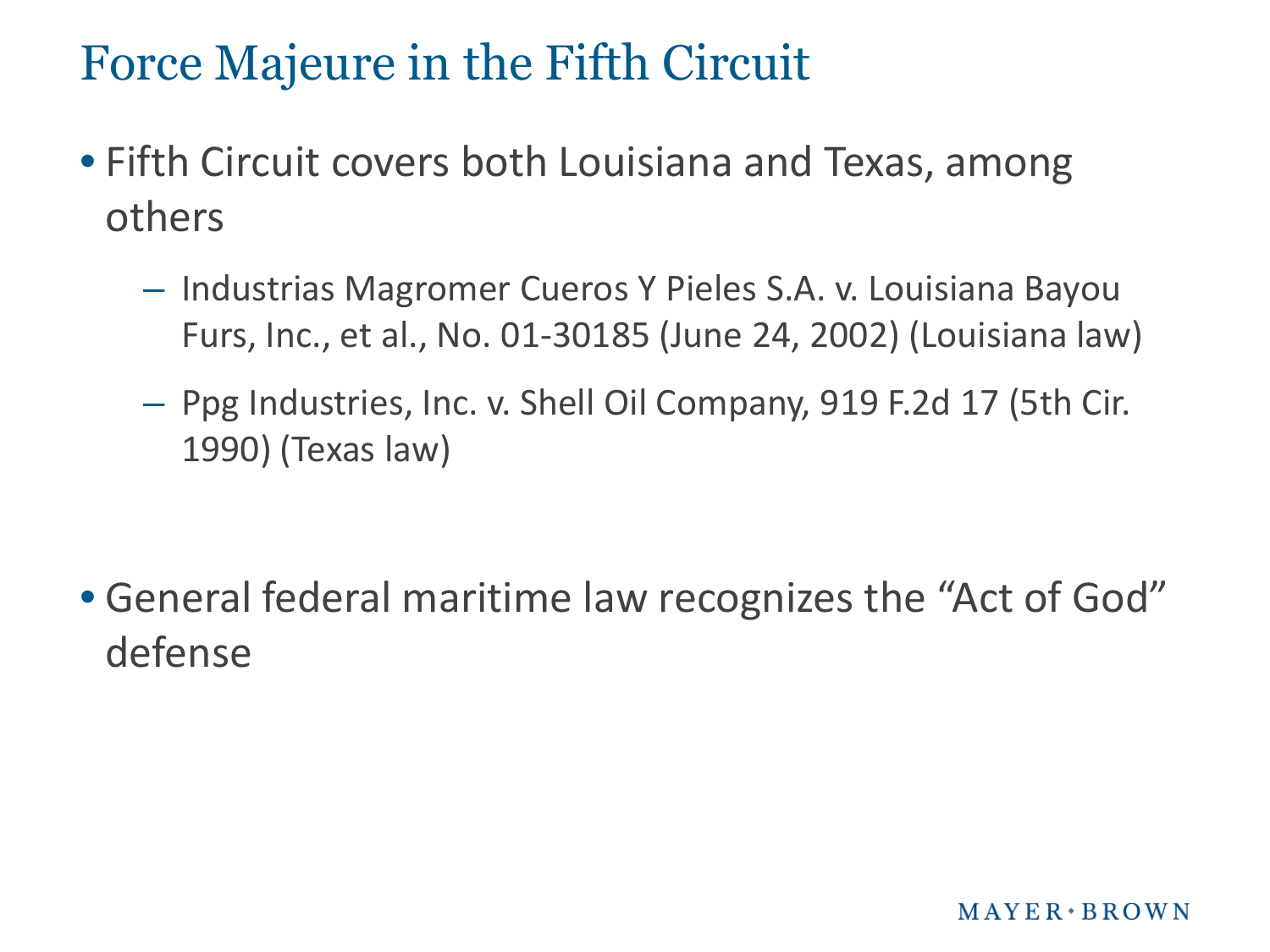#### Force majeure internationally

- Libyan Civil Code Art. 360; UAE Civil Transactions Law Art. 472; Indonesian Civil Code Arts. 1244-45; PRC Contract Law Art. 117
- Common law doctrine of frustration in former British Commonwealth countries
- Common requirements:
	- Beyond a party's control
	- Unforeseeable or unavoidable
	- Renders performance impossible in whole or in part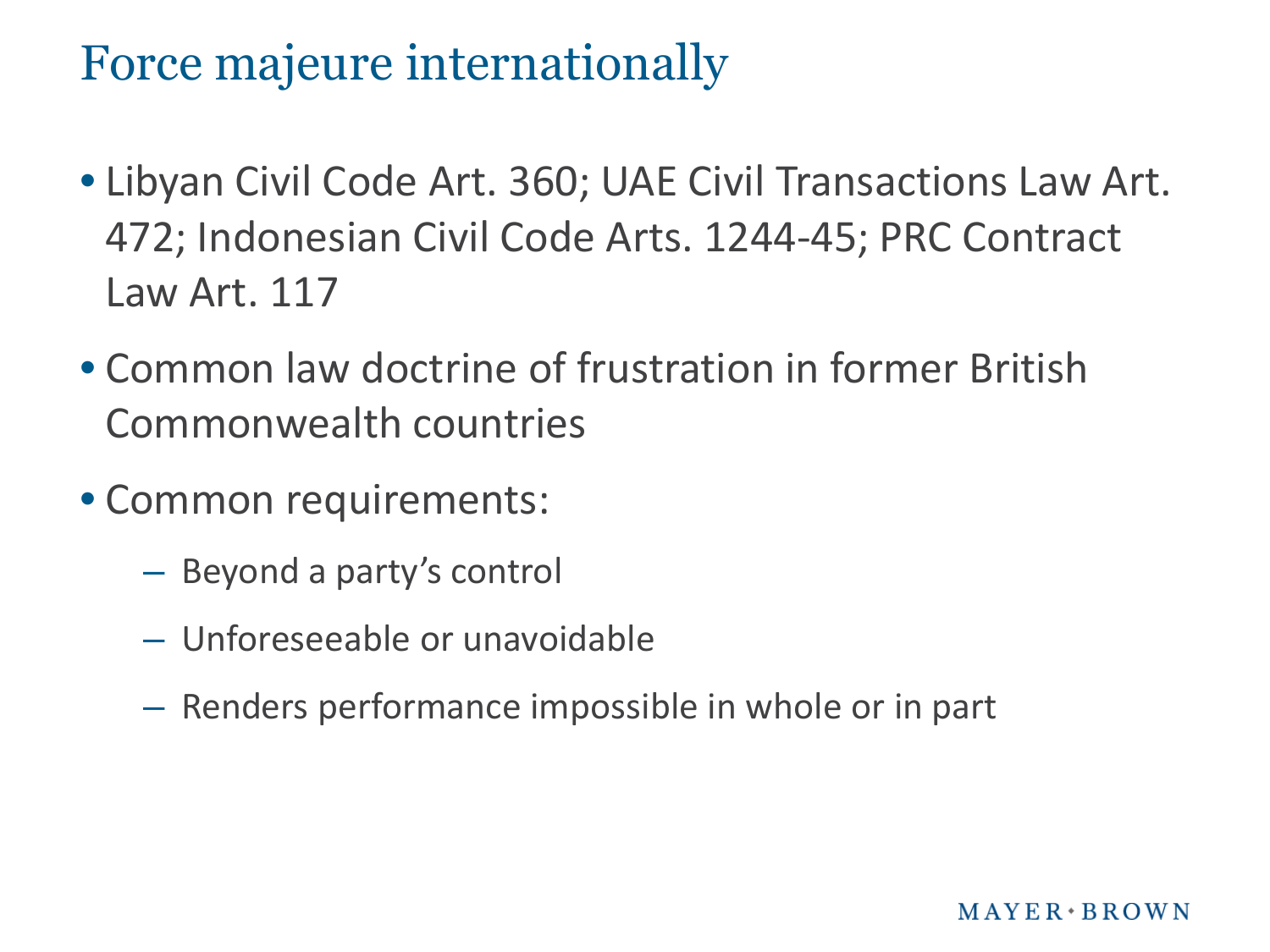Case studies arising from Hurricanes Katrina, Rita and Ike: contract and force majeure

- Ergon-West Virginia, Inc., et al. v. Dynergy Marketing & Trade, 706 F.3d 419 (5th. Cir. 2013)
- Virginia Power Energy Marketing v. Apache Corp., 297 S.w.3d 397 (Houston-14th Dist. 2009)
- Dollar Thrift Autogroup Inc. v. Bohn-DC, LLC, 23 So.3d 301 (La.App. 5 Cir. 2008)
- Payne v. Hurwitz, 978 So.2d 1000 (La.App. 1 Cir. 2008)

• False and/or fraudulent force majeure claims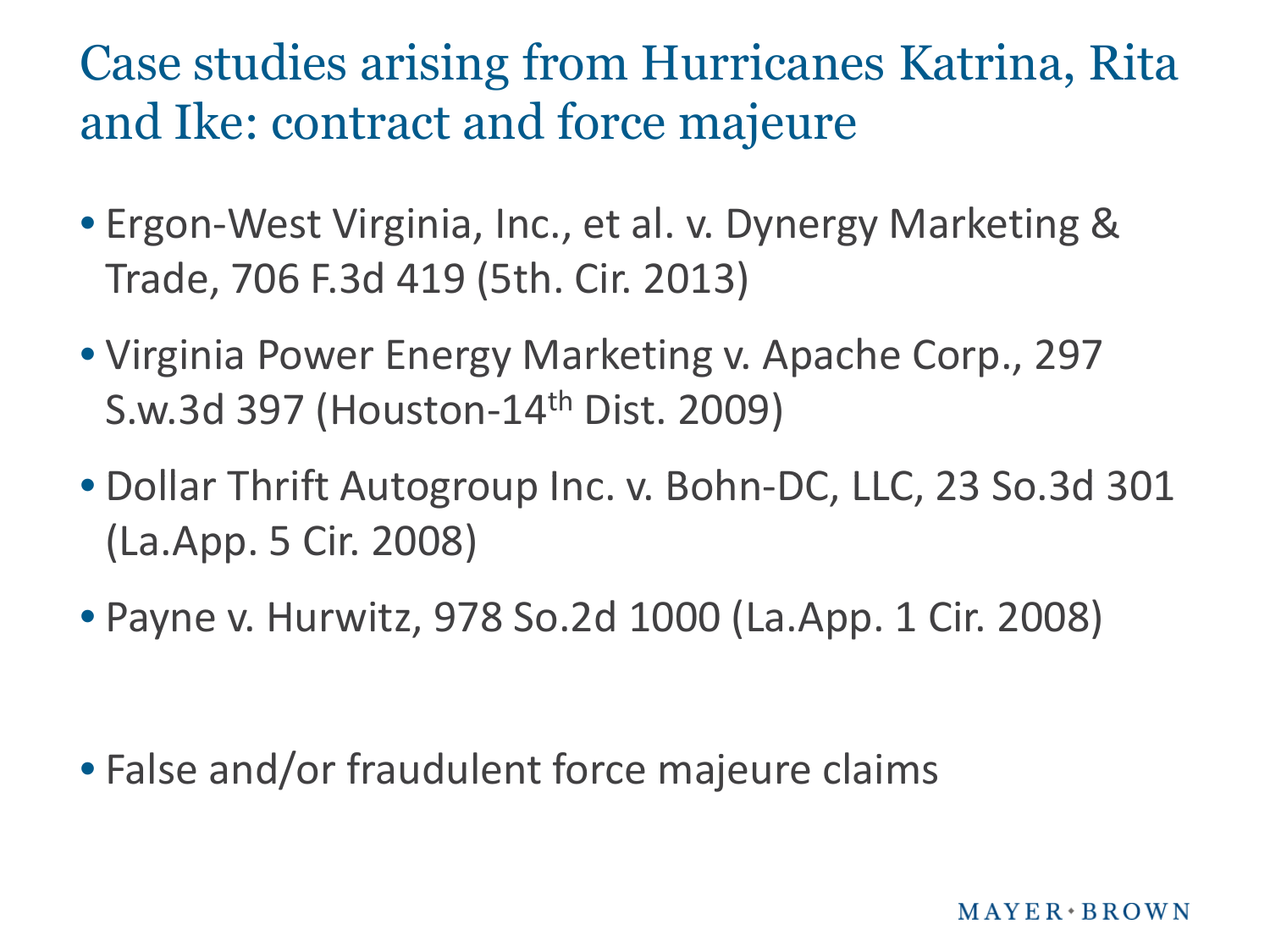Case studies arising from Hurricanes Katrina, Rita and Ike: tort

• Comeaux v. Stallion Oilfield Construction, 911 F. Supp.2d 413 (W.D.La. 2012)(Louisiana law)

• French Quarter Renovations, LLC v. Richardson, 2010 WL 8972364 (La.App. 4 Cir. November 24, 2010) (unpublished; Louisiana law)

• Simmons v. Lexington Ins. Co., 2010 WL 1254638 (E.D.La. March 19, 2010) (general federal maritime law and Louisiana law)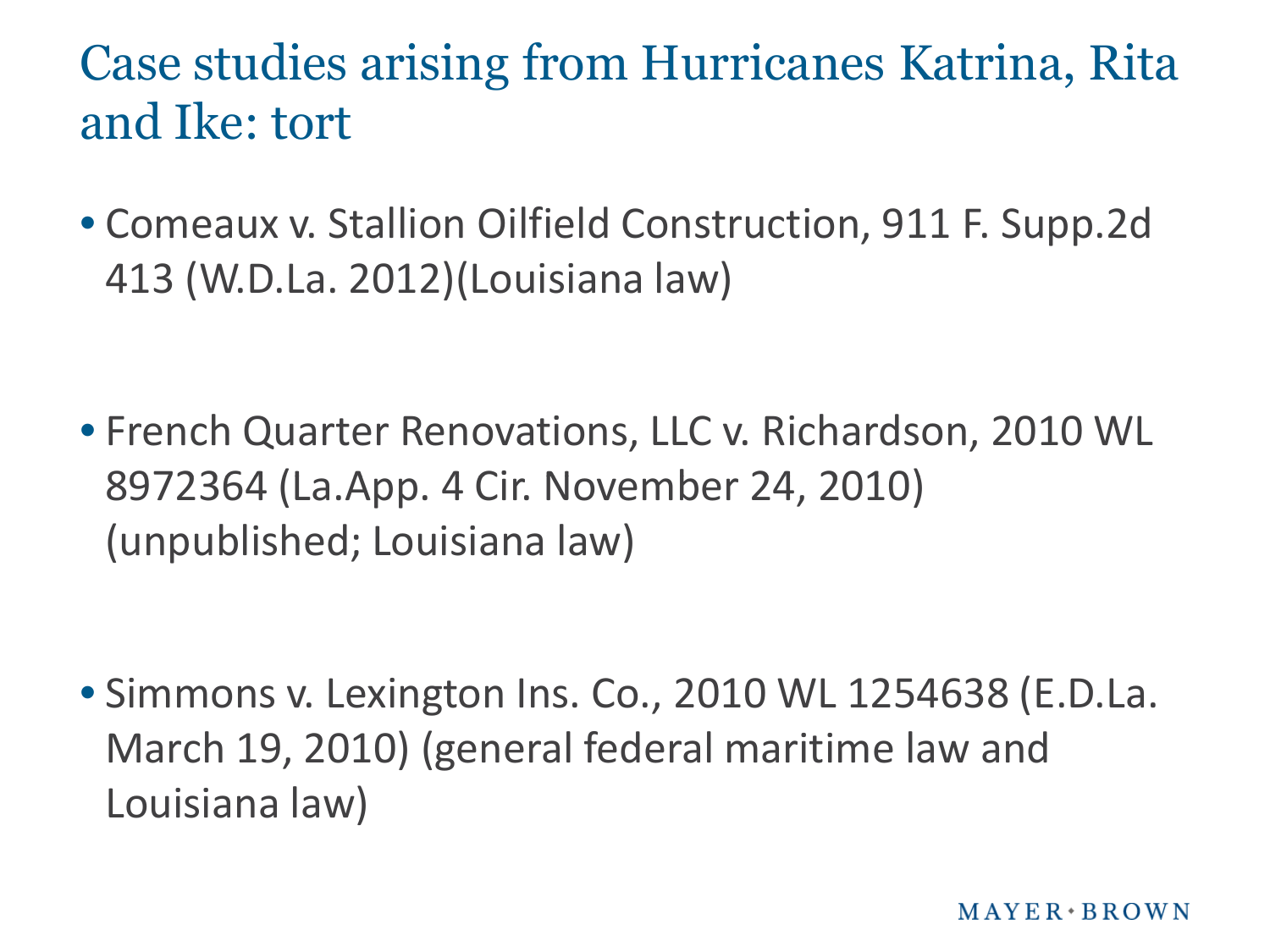### Notice Issues

- Timing issues
- Content issues
	- The notice
	- The response
	- Amended or updated notice

• Assume the letters will be exhibits in litigation and draft accordingly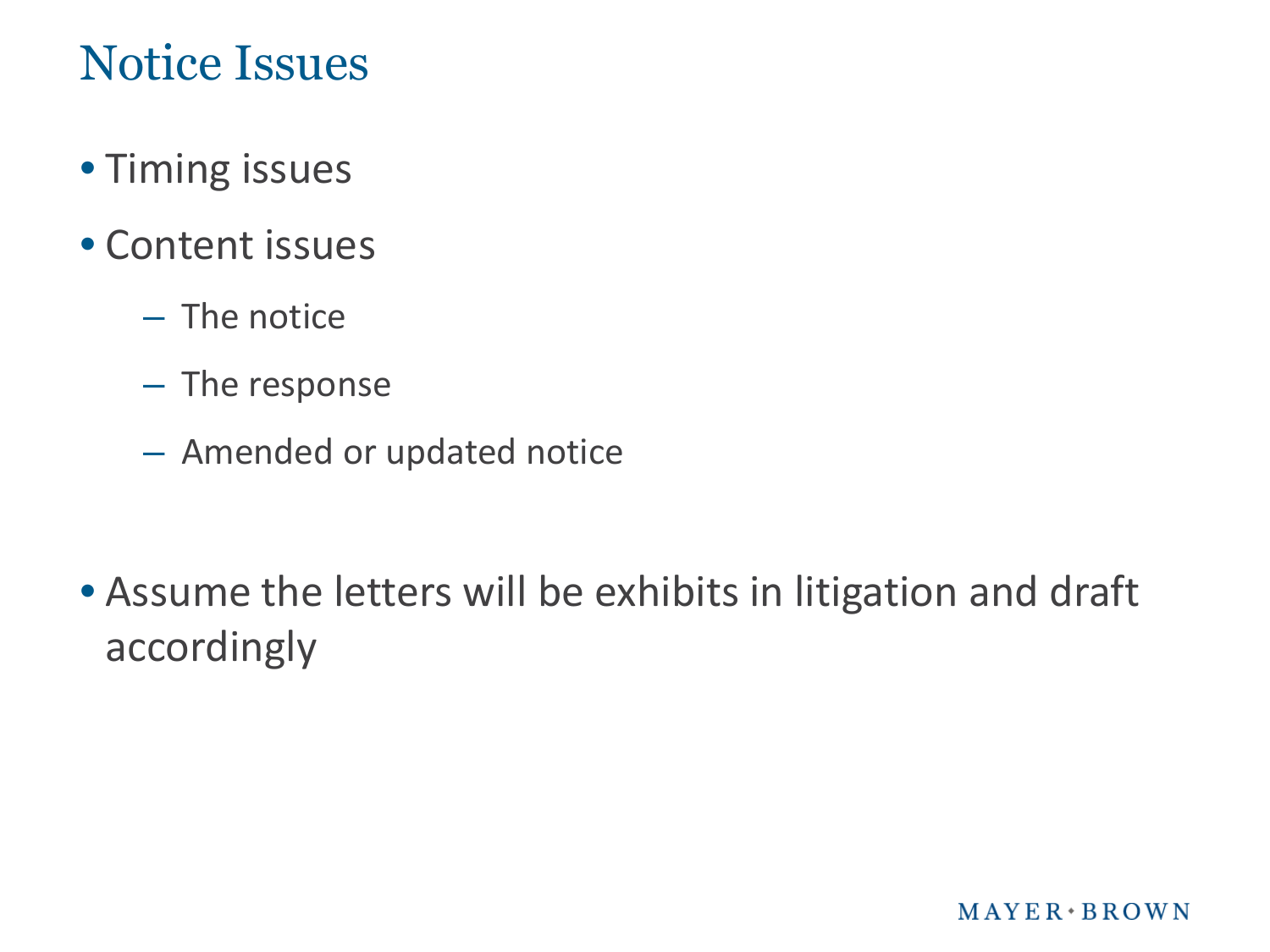Takeaways for Party Claiming Force Majeure

- The words of the force majeure clause really matter
- Prompt, preventative action is best practice
- Consider alternatives, including alternatives for partial performance
- Communicate promptly with counterparties in compliance with notice requirements
- Compile evidence to support the claim and keep your eye on causation
- Remember your other contractual protections